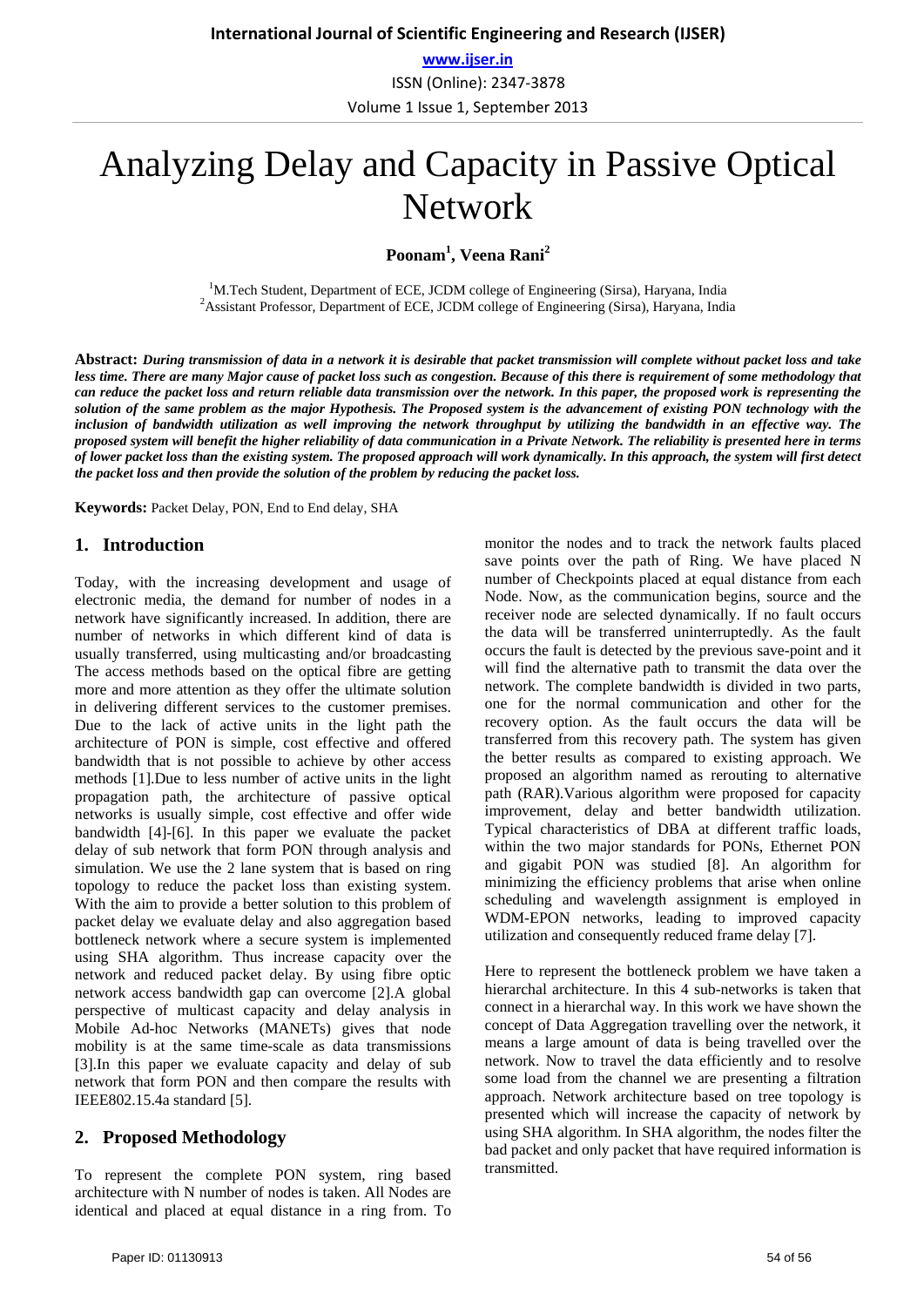# **3. Network Model**

#### **3.1 Ring type topology**

In this paper we define two types of network for the analysis delay over network, based on the ring topology for reducing the packet loss when data is transmitted over it. MATLAB is used for simulation purposes. The proposed work is about to find the optimal solution of any broken link or data loss in a high speed WIRELESS PON-network. The proposed work is about the generation of such an approach that will dynamically compensate the problem of link failure and provide the optimize solution without any data loss. In this proposed work, a scenario is defined that is based on ring topology with 10 numbers of nodes with same number of save points. The dimension of topography is about 750m  $*$ 750m.



**Figure 1:** Network Communication

CBR is used for traffic generation with packet size of 512 bytes at the rate of 25 Mbps. Red circles defines the nodes and green colour diamond shapes represents the save points over the ring network. In this proposed work any random node can start communication by taking any random node as the destination node. The figure 1 shows the network communication in the ring form. Where the sender is fixed at node 1 and the receiver is selected at random. Time taken for successful packet delivery is 2.07 seconds.

In figure 2, the fault is generated at some random position and finds the destination node from the opposite side. And perform the packet delivery successfully.



**Figure 2:** Fault Recovery in Existing Method

The time taken by existing method for packet delivery is 7.923 seconds as fault occur over the network. Here figure 3, shows the successful packet delivery in case of proposed approach where the recovery path will be selected to transfer data over the network for successful packet delivery. The time taken by the proposed approach is 3.074 seconds.



**Figure 3:** Successful Packet Delivery (Proposed Approach)

#### **3.2 Tree type topology**

In this particular scenario, we deal with Bottleneck problem in PON architecture. Here to represent the bottleneck problem we have taken a hierarchal architecture. We have taken 4 sub-networks that connection in a hierarchal way. In this work we have shown the concept of Data Aggregation travelling over the network, it means a large amount of data is being travelled over the network. Now to travel the data efficiently and to resolve some load from the channel we are presenting a filtration approach. The authentication is being done using SHA algorithm. The distance between each node is constant and it is 42.4264m and coverage region of each node is about 8 m.



**Figure 4:** Hierarchical Network

## **4. Performance Metrics**

#### **End-to-End Delay**

End-to-End delay is the time taken for a packet to reach the destination from the source node.